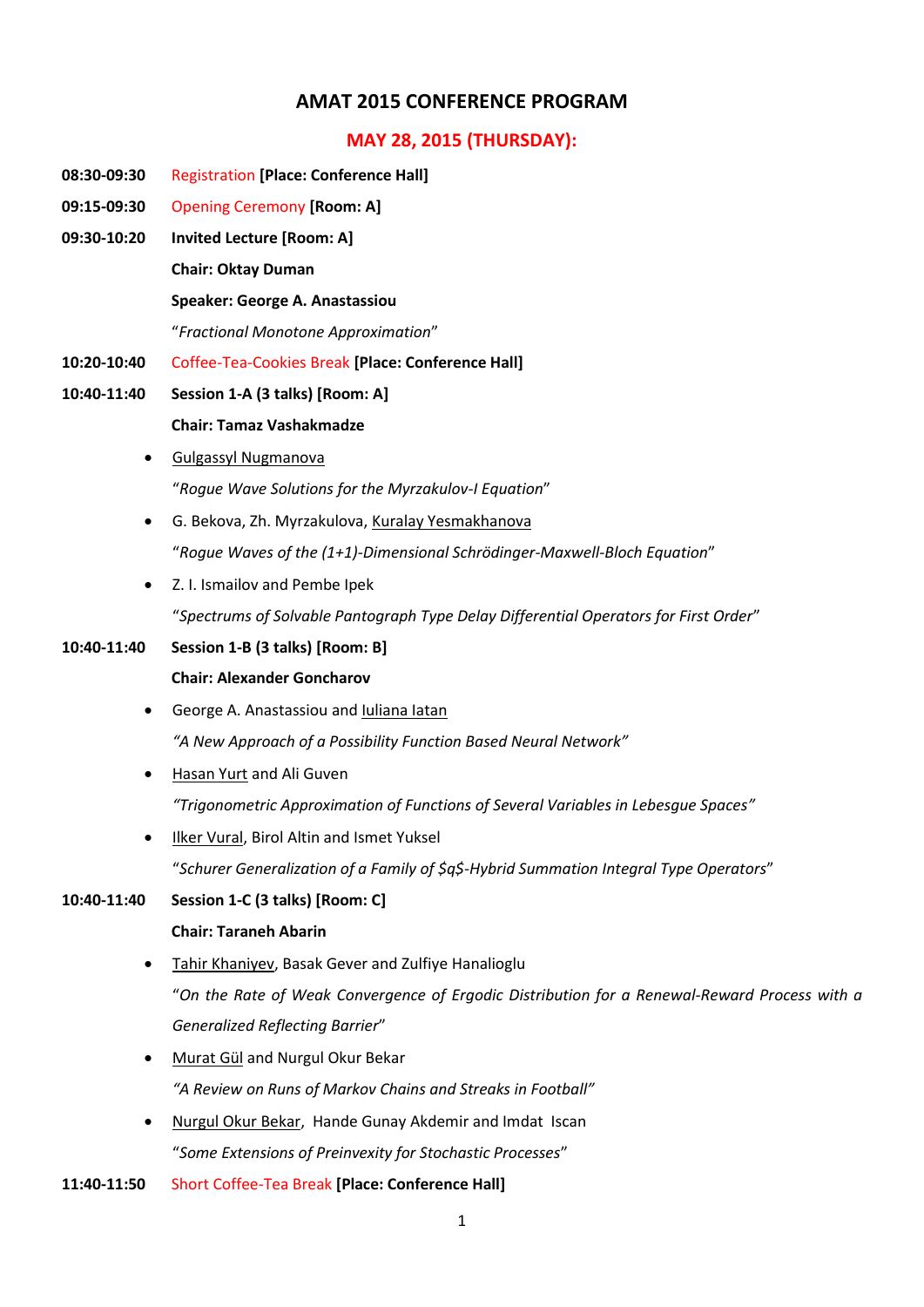#### **11:50-12:50 Session 2-A (3 talks) [Room: A]**

#### **Chair: Mircea Sofonea**

- Michael J. Johnson and Hakim Johnson "*A Constructive Framework for Minimal Energy Planar Curves*"
- Melih Ağraz and Vilda Purutçuoğlu "*Transformations of Data in Deterministic Modellings of Biological Networks*"
- Naushad Mamode Khan, Yuvraj Sunecher and Vandna Jowaheer "*Analyzing Multivariate Count Data Using a GQL Based on Copula Structures*"
- **11:50-12:50 Session 2-B (3 talks) [Room: B]**

#### **Chair: Oktay Duman**

- Ismet Yuksel , Ulku Dinlemez and Birol Altin *"Approximation by q-Baskakov-Durrmeyer Type Operators of Two Variables"*
- George A. Anastassiou and Merve Kester "*Uniform Approximation with Rates by Multivariate Generalized Discrete Singular Operators*"
- Jamal Mamedkhanov and Irada Dadashova "*Rational Approximation in a Complex Plane*"

# **11:50-12:50 Session 2-C (3 talks) [Room: C]**

## **Chair: Tahir Khaniyev**

- Jia Li, Ernest Dankwa and Taraneh Abarin "*Bias Study of the Naive Estimator in a Longitudinal Linear Mixed-effects Model with Measurement Error and Misclassification in Covariates*"
- M. Qamarul Islam

*"Statistical Inference in Multivariate Non-normal Regression Models"*

Hande Günay Akdemir

"*Fuzzy Bilevel Programming Model with Credibility Measure*"

- **12:50-14:10** Lunch Break **[Place: Sultan Cafe]**
- **14:10-15:00 Invited Lecture [Room: A]**

**Chair: George A. Anastassiou**

#### **Speaker: Martin Bohner**

"*Inverse Problems for Sturm-Liouville Difference Equations*"

- **15:00-15:10** Short Coffee-Tea Break **[Place: Conference Hall]**
- **15:10-16:00 Invited Lecture [Room: A]**

**Chair: Martin Bohner**

#### **Speaker: Alexander Goncharov**

"*On the interaction of approximation theory with potential theory: recent examples*"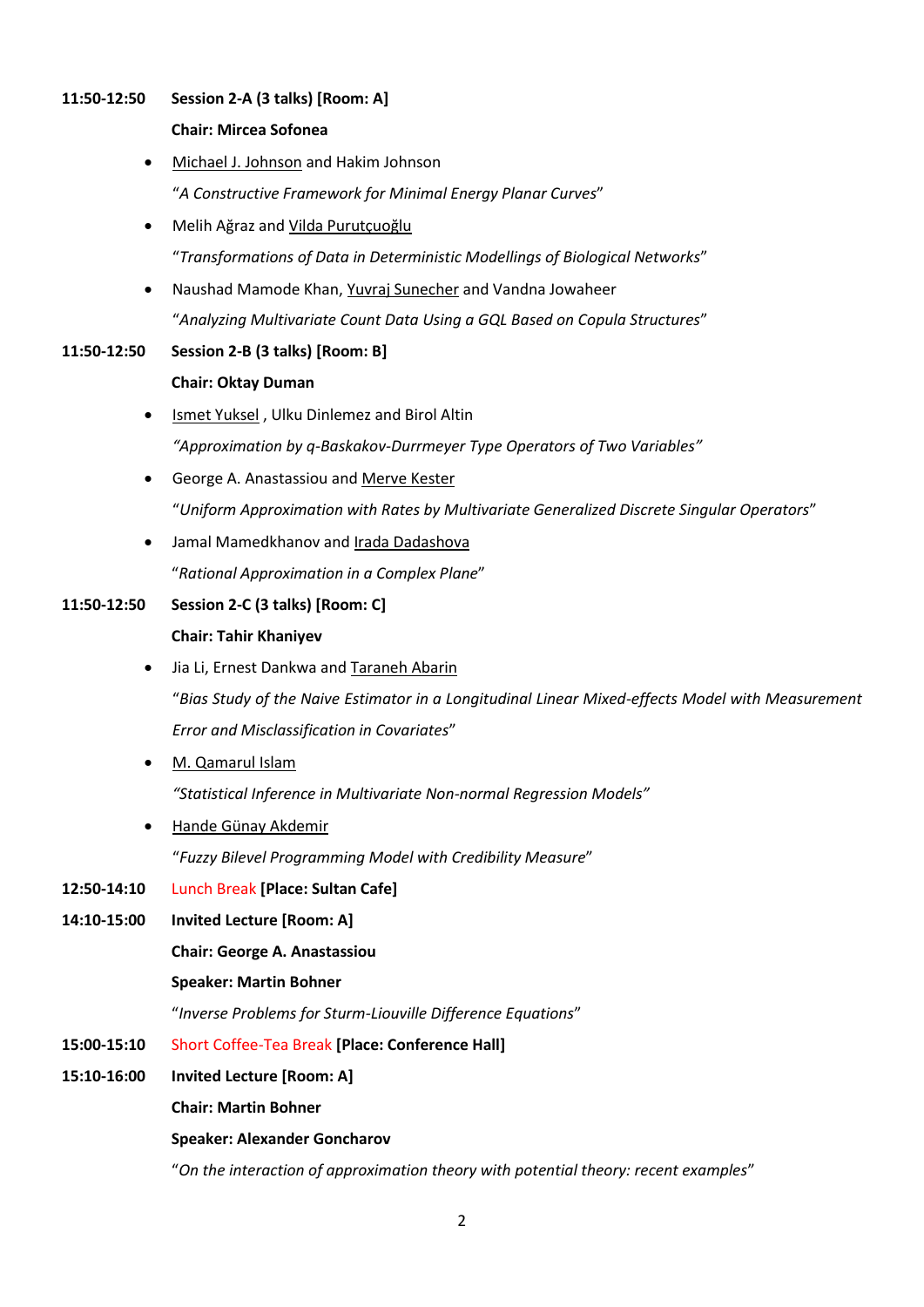- **16:00-16:30** Coffee-Tea-Cookies Break **[Place: Conference Hall]**
- **16:30-17:30 Session 3-A (3 talks) [Room: A]**

#### **Chair: Osman Altıntaş**

- Maja Starčević "*High-Order Wall Laws for an Incompressible Viscous Flow in a Rough Boundary Domain*"
- Qasem M. Al-Mdallal, Muhammed I. Syam and M. N. Anwar "*An Efficient Numerical Algorithm for Solving Fractional Integro-Differential Equations*"
- Muhammed I. Syam "*An Efficient Method For Solving Fractional Boundary Value Problems Using Bernstein Polynomials*"

#### **16:30-17:30 Session 3-B (3 talks) [Room: B]**

#### **Chair: Gitta Kutyniok**

- Hulya Kodal Sevindir and Cuneyt Yazici "*Image Inpainting by Shearlets and Wavelets"*
- K. Melkemi and Mahmoud Brahimi "*Orthogonal Wavelet Frames In L^{2}([0,1]^{\lambda })*"
- Jalil Rashidinia and Mahmood Jokar

"*Numerical Solution of Nonlinear Klein-Gordon Equation Using Polynomial Wavelets*"

# **16:30-17:30 Session 3-C (3 talks) [Room: C] Chair: Rabia Aktaş**

Faiz Faizullah

"*A Note on p-Moment Exponential Stability for Stochastic Differential Equations Driven by G-Brownian Motion"*

Slimane Zaim

"*Non-Commutative Geometry and Application to Physical System*"

 Tahira Nasreen Buttar and Naila Sajid "*Domain Decomposition Approximation Approach for an Elliptic Partial Differential Equation*"

#### **17:30 END OF THE LECTURES of 1ST DAY**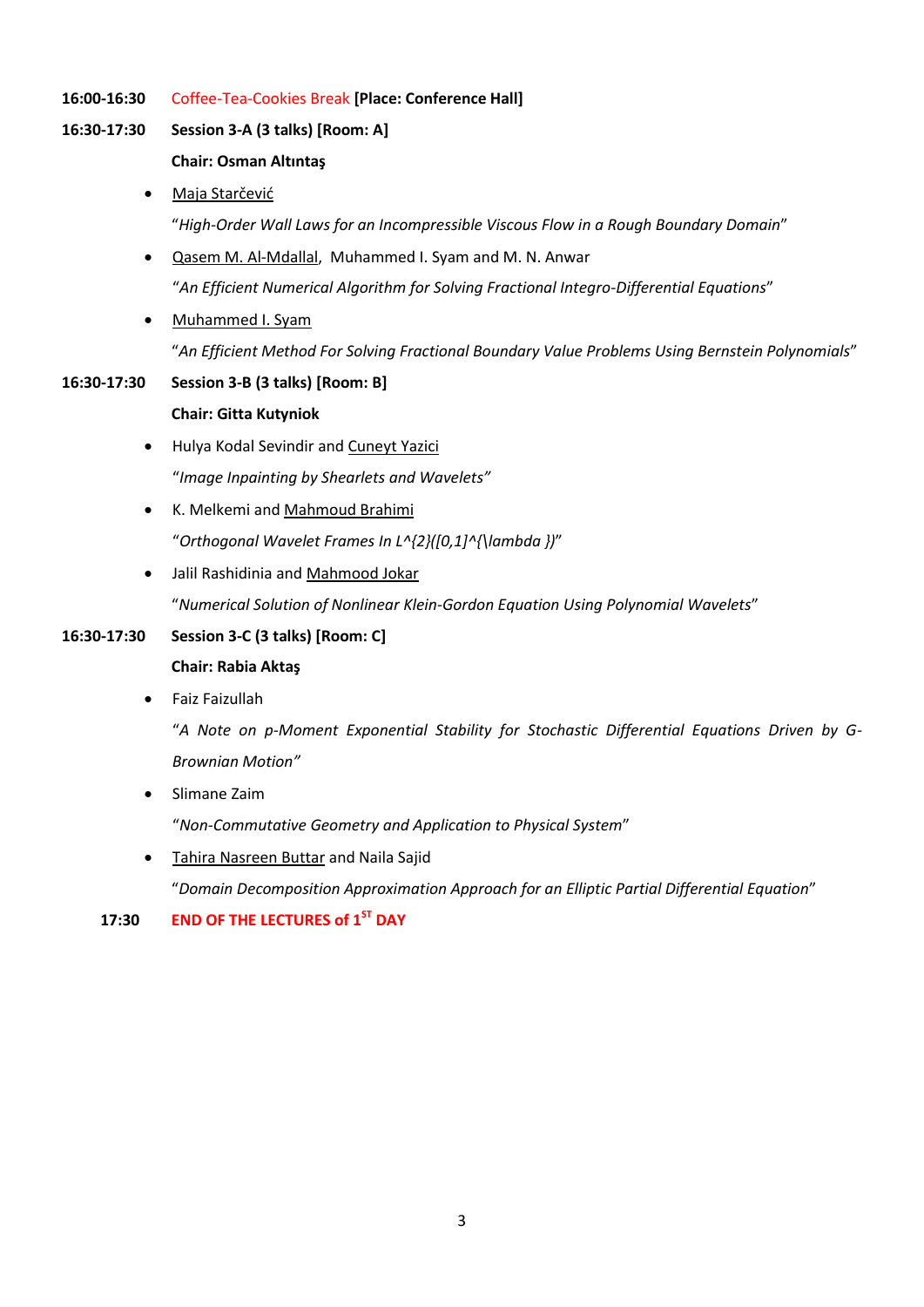# **AMAT 2015 CONFERENCE PROGRAM MAY 29, 2015 (FRIDAY):**

- **09:00-09:30** Registration **[Place: Conference Hall]**
- **09:30-10:20 Invited Lecture [Room: A]**

**Chair: Alexander Goncharov**

#### **Speaker: Gitta Kutyniok**

"*Parabolic Molecules: Curvelets, Shearlets, and Beyond*"

**10:20-10:40** Coffee-Tea-Cookies Break **[Place: Conference Hall]**

# **10:40-11:40 Session 4-A (3 talks) [Room: A] Chair: Varga Kalantarov**

- Kamran Mohseni "*Derivation and Numerical Simulations Using Observable Euler Equations*"
- Fazia Rahmoune, B. Rabita and D. Aissani "*Functional Approximation Approach to the Numerical Analysis of the Periodic Review Inventory Model*"
- Alibek Issakhov

"*Numerical Modeling of the Discharged Heat Water Effect on the Aquatic Environment from Thermal Power Plant*"

## **10:40-11:40 Session 4-B (3 talks) [Room: B]**

#### **Chair: İsmet Yüksel**

- Emre Taş, Tuğba Yurdakadim and Özlem G. Atlıhan *"Korovkin Type Approximation Theorems In Weighted Spaces Via Power Series Method"*
- Emre Taş and Tuğba Yurdakadim *"Approximation to Derivatives of Functions by Linear Operators Acting on Weighted Spaces by Power Series Method"*
- Yeliz Gökçer and Oktay Duman "*Summation Process by Max-Product Operators*"

# **10:40-11:40 Session 4-C (3 talks) [Room: C]**

#### **Chair: M. Qamarul Islam**

• Kanat Shakenov

"*Solution of Equation for Ruin Probability of Company for Some Risk Model by Monte Carlo Methods*"

Malika Chikhi

*"Random Effects Models for Multinomial Data"*

Sonia Touba, M. M. Touba, A. Titaouine and O. Bennis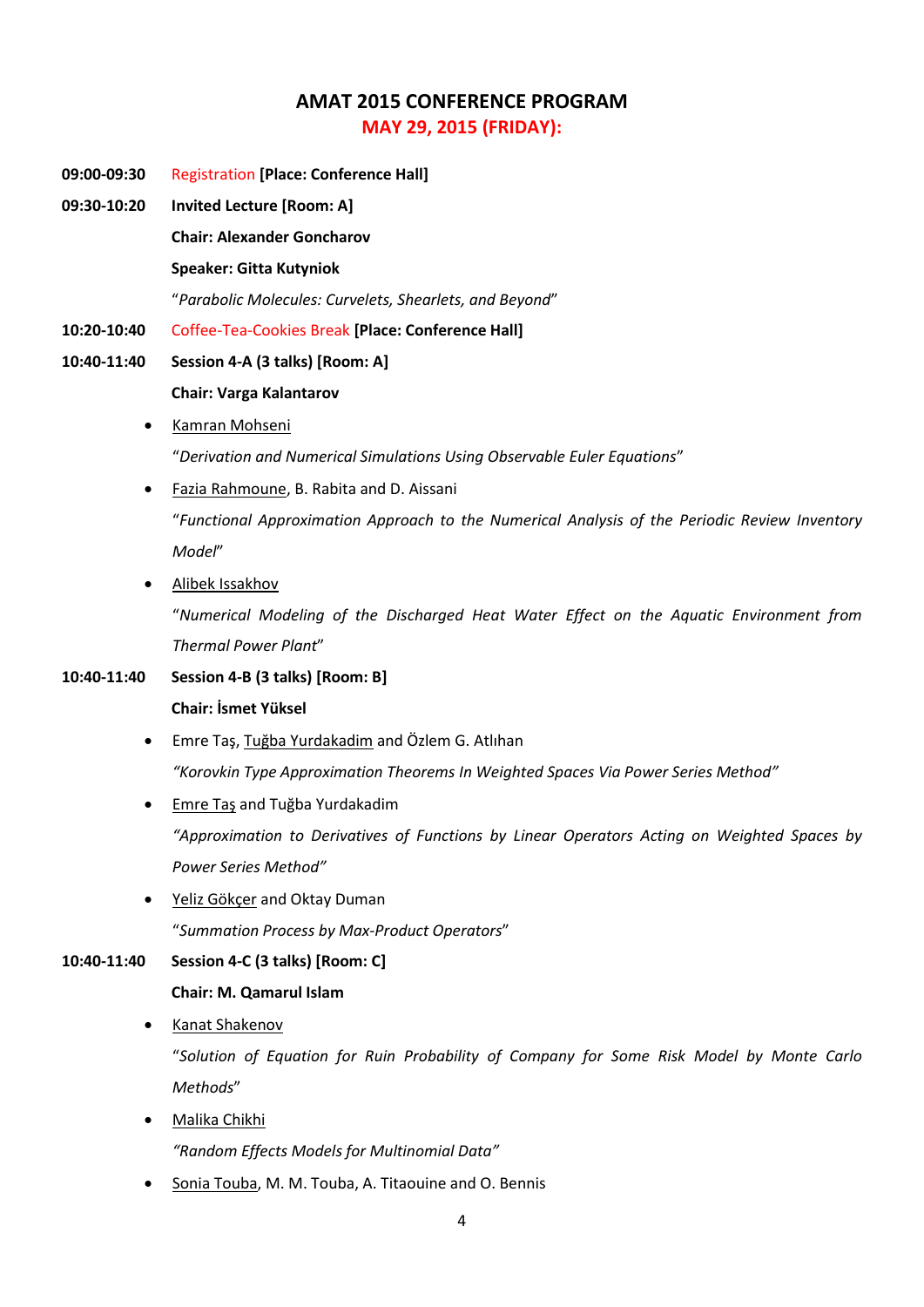"*Probability Density Function Estimation and Blind Source Separation of Linear Mixtures using MLP Neural Networks*"

- **11:40-11:50** Short Coffee-Tea Break **[Place: Conference Hall]**
- **11:50-12:50 Session 5-A (3 talks) [Room: A]**

## **Chair: George A. Anastassiou**

- Olga Danilkina "*On One Boundary-Value Problem with Two Nonlocal Conditions for a Parabolic Equation*"
- Dilek Demirkuş and Mevlut Teymur "*Shear Horizontal Waves in a Heterogenous Elastic Layer*"
- Serpil Kocabiyik and Oleg Gubanov

"*Free Surface Wave Interaction with Transversely Oscillating Cylinder*"

#### **11:50-12:50 Session 5-B (3 talks) [Room: B]**

#### **Chair: Esra Erkuş-Duman**

- Sait Erkovan and İrem Yaman "*Hankel Determinants of Spherical Orthogonal Polynomials"*
- Mehmet Ali Özarslan and Cemaliye Kürt "*Some Results on the Bivariate Laguerre polynomials…"*
- Fariha Jumaa Amer

"*Fuzzy Partial Metric Space*"

# **11:50-12:50 Session 5-C (3 talks) [Room: C]**

- **Chair: Birol Altın**
- Abdalla Tallafha and S. Al-Hihi "*Fixed Point in a Non-Metrizable Space*"
- Jung Rye Lee and Dong Yun Shin

*"Cubic \$\rho\$-Functional Inequality and Quartic \$\rho\$-Functional Inequality: A Fixed Point Approach"*

Maryam Esmaeili

"*A New Approach in Determining Lot Size in Supply Chain Using Game Theory*"

- **12:50-14:00** Lunch Break **[Place: Sultan Cafe]**
- **14:00-14:10 CONFERENCE PHOTO [in front of the Conference Hall]**
- **14:10-15:00 Invited Lecture [Room: A]**
	- **Chair: Gitta Kutyniok**

## **Speaker: Mircea Sofonea**

"*Variational Analysis of Quasistatic Contact Problems*"

**15:00-15:10** Short Coffee-Tea Break **[Place: Conference Hall]**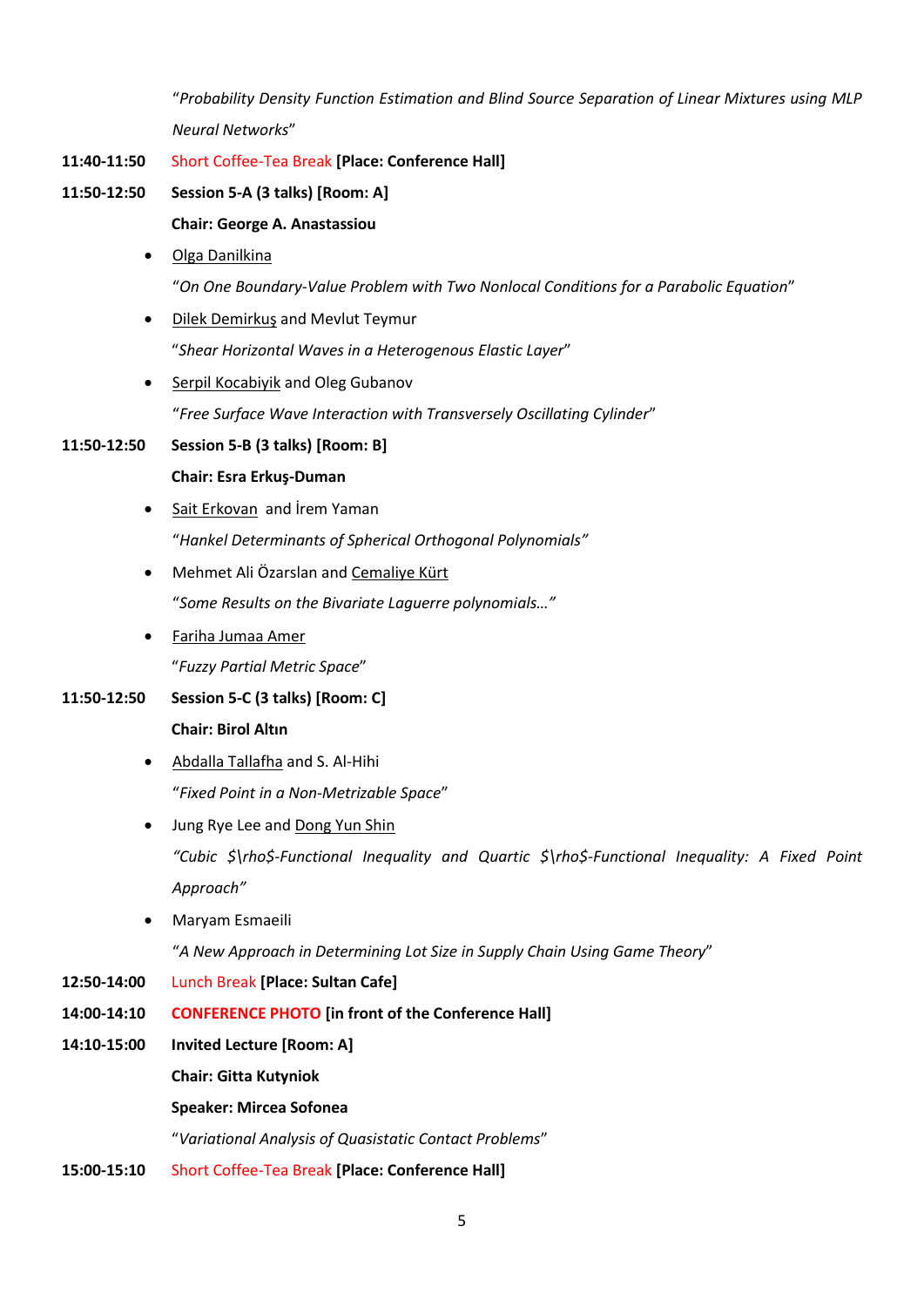**15:10-16:00 Invited Lecture [Room: A]**

## **Chair: Mircea Sofonea**

#### **Speaker: Varga Kalantarov**

"Finite-Parameters Feedback Control for Stabilizing Dissipative Nonlinear PDE's"

#### **16:00-16:30** Coffee-Tea-Cookies Break **[Place: Conference Hall]**

**16:30-17:30 Session 6-A (3 talks) [Room: A]**

## **Chair: Michael Johnson**

Jianzhong Wang

"*Elementary Matrix Transformation Algorithm for Symmetric Extension of Laurent Polynomial Matrix and its Application in Construction of Symmetric M-band Filter Banks and Multi-Wavelets*"

Zekeriya Ustaoglu

"*On the Stability and Uniqueness of the Solution of the Integral Geometry Problems Along Plane Curves*"

 R. Benacer and Boutheina Gasmi *"Branch and Bound Method to Resolve the Non Convex Quadratic Problems"*

## **16:30-17:30 Session 6-B (3 talks) [Room: B]**

#### **Chair: Kamran Mohseni**

Igor Neygebauer

*"Bounded and Unbounded Fundamental Solutions in MAC Models"*

- Fatih Ozbag and Stephen Schecter *"Existence of Combustion Waves in Porous Media"*
- F. S. Bayones and B. M. Alharbi

"*An Infinite Plate with a Curvilinear Hole Having Pole and Arbitrary Shape in Presence of Heat*"

#### **16:30-17:30 Session 6-C (3 talks) [Room: C]**

#### **Chair: Iuliana Iatan**

Alb Lupaş Alina

"*Some Differential Subordinations Using Ruscheweyh Derivative and A Multiplier Transformation"*

Osman Altıntaş

"*Neighborhoods of Analytic Functions Associated with Fractional Derivative*"

Tuba Vedi and Mehmet Ali Özarslan

*"Voronovskaja type Approximation Theorem for \$q\$-Szasz-Schurer Operators"*

 **17:30 END OF THE LECTURES of 2ND DAY**

# **19:30-22:30 CONFERENCE DINNER [Lale Restaurant]**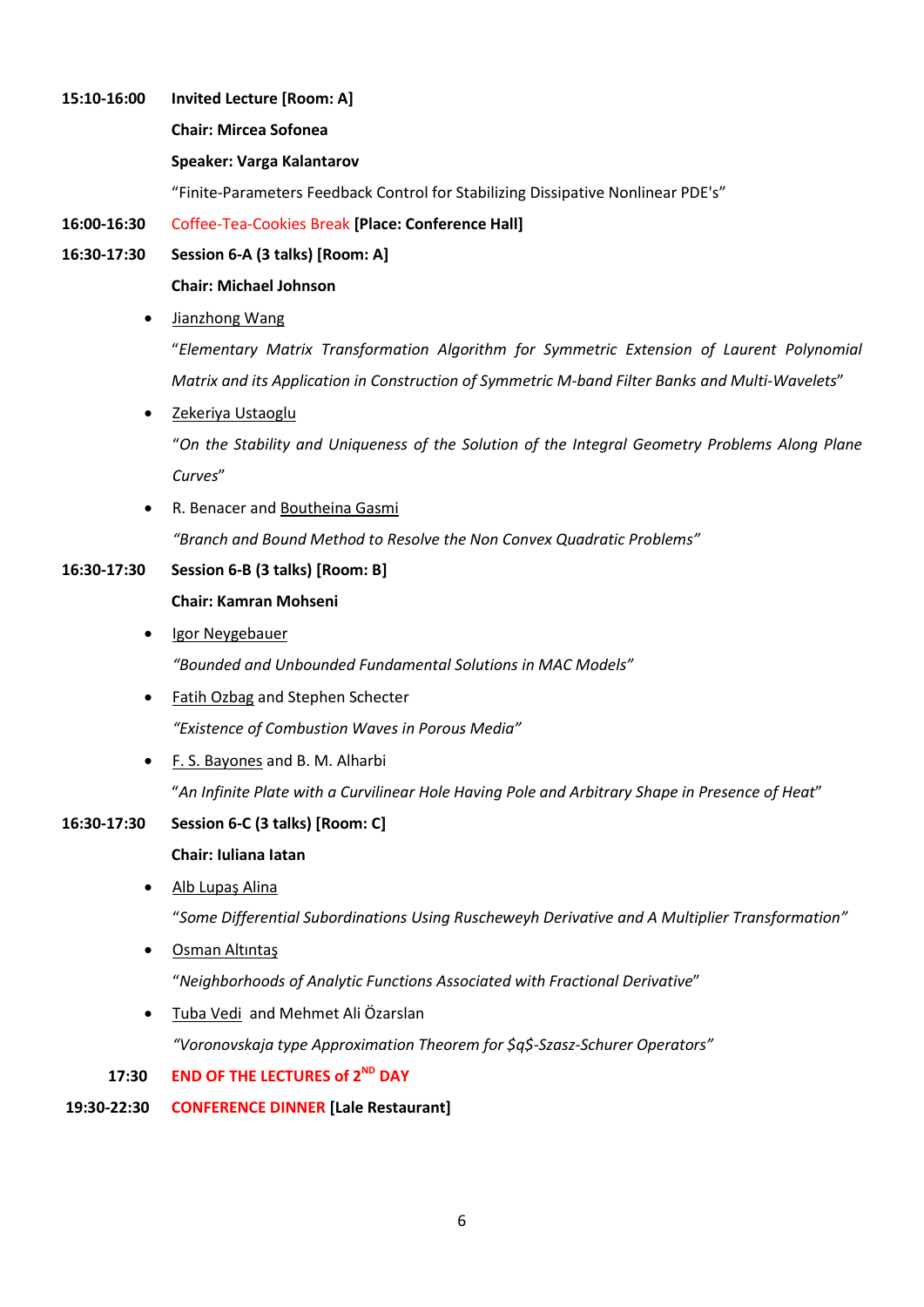# **AMAT 2015 CONFERENCE PROGRAM MAY 30, 2015 (SATURDAY):**

- **09:00-09:30** Registration **[Place: Conference Hall]**
- **09:30-10:20 Invited Lecture [Room: A]**

**Chair: Varga Kalantarov**

#### **Speaker: Choonkil Park**

"*Functional Inequalities and Applications*"

- **10:20-10:40** Coffee-Tea-Cookies Break **[Place: Conference Hall]**
- **10:40-11:40 Session 7-A (3 talks) [Room: A] Chair: Martin Bohner**
	- Mehmet Gümüş and Özkan Öcalan "*Dynamical Properties in a Non-Linear Difference Equation*"
	- Yavuz Yazıcı and Umut Mutlu Özkan "*q-Fractional Integral Generalization*"
	- Amira Rachah and Dominikus Noll "*Analysis and Simulation of a Continuous Crystallization Process*"

#### **10:40-11:40 Session 7-B (3 talks) [Room: B]**

#### **Chair: Ercan Altınışık**

- Sharefa Asiri and Taous-Meriem Laleg-Kirati *"Wave Velocity Estimation in Heterogeneous Media"*
- Busra Kutlu and Dogan Kaya

*"Soliton Solutions to Integrable Equations and Kawahara Equation"*

Ahmet Altundag

"*A Two Dimensional Inverse Scattering Problem for Shape and Conductive Function for a Dielectic Cylinder*"

#### **10:40-11:40 Session 7-C (3 talks) [Room: C]**

#### **Chair: Lee Keener**

- El Amir Djeffal, Lakhdar Djeffal and Farouk Benoumelaz "*New Complexity Analysis of the Path Following Method for Linear Complementarity Problem*"
- Ali Allahverdi, Harun Aydilek and Asiye Aydilek "*New Algorithms for Assembly Scheduling Problem to Minimize Total Tardiness with Setup Times*"
- Maiza Mohamed, Radjef Mohammed Said and Sais Lakhdar "*Efficient Lower Bounds for Packing Problems in Heterogeneous Bins with Conflicts Constraint*"
- **11:40-11:50** Short Coffee-Tea Break **[Place: Conference Hall]**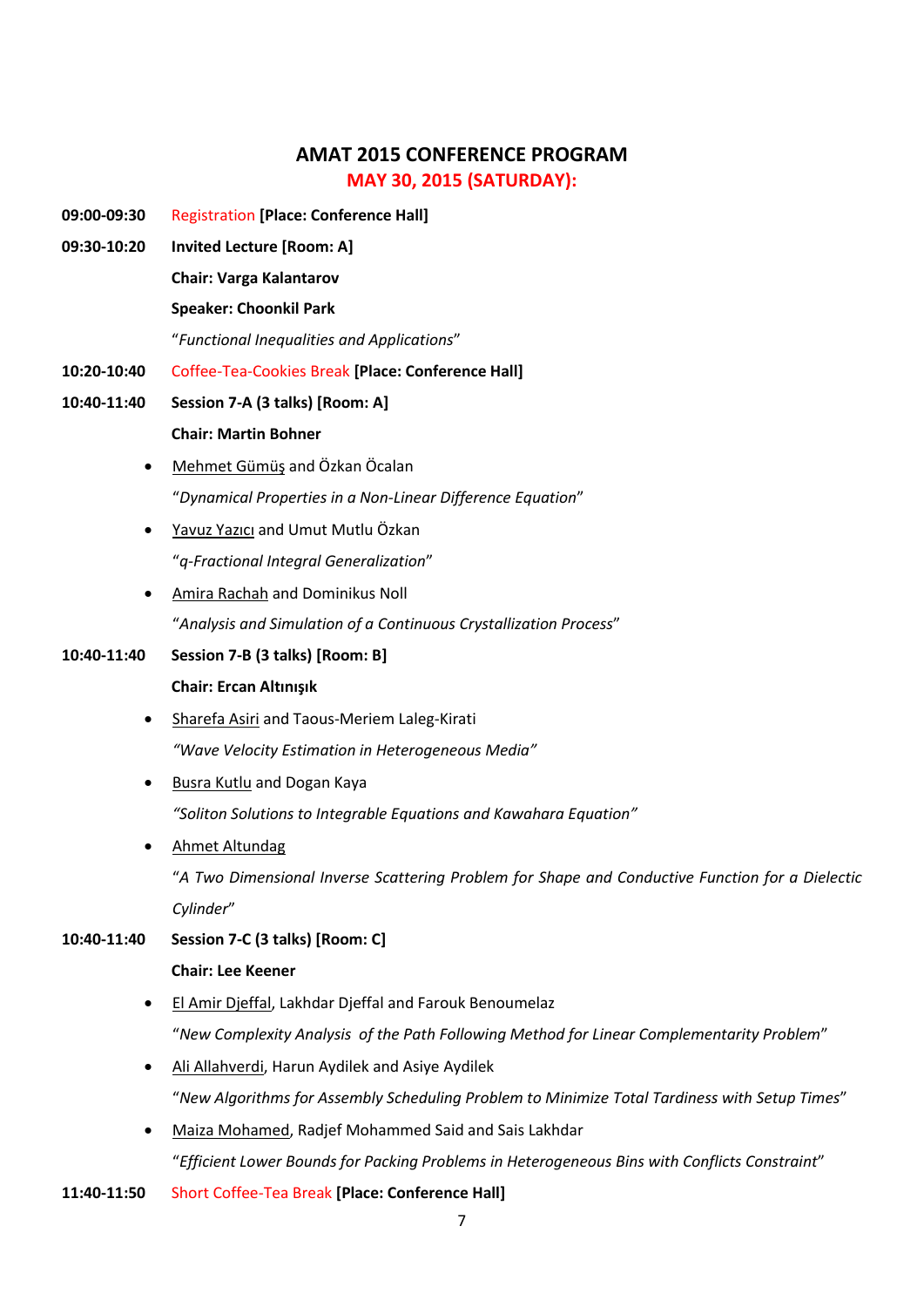## **11:50-12:50 Session 8-A (3 talks) [Room: A]**

## **Chair: Özkan Öcalan**

Ercan Altınışık

"*On a Conjecture on the Smallest Eigenvalues of Some Special Positive Definite Matrices*"

Şükran Uygun

"*The Generalized (s,t) Jacobsthal Matrix Sequences*"

Said Mohamed Said

"*On a Non Linear System Modelling the Growth of Cancerous Tumors and the Density of Cancerous Cells in a Bounded Domain*"

## **11:50-12:50 Session 8-B (3 talks) [Room: B]**

#### **Chair: Ali Allahverdi**

- Ouarda Benmanseur *"On a Class of Ill-Posed Abstract Problems"*
- **•** Gennaro Infante, Petru Jebelean and Fadila Madjidi *"Infinite First Order Differential Systems with Nonlocal Initial Conditions"*
- Mouataz Billah Mesmouli, Abdelouaheb Ardjouni and Ahcene Djoudi "*Periodicity Solutions for a System of Nonlinear Integro-Differential Equations*"

# **11:50-12:50 Session 8-C (3 talks) [Room: C]**

# **Chair: Umut Mutlu Özkan**

- Mohamed Dalah, Amar Megrou and Ammar Derbazi "*A Quasistatic Electro-Elastic Antiplane Contact Problem with Slip-Dependent Rate*"
- Aouachria Mekki

*"Spinning Particle in Interaction with a Time Dependent Magnetic Field: A Path Integral Approach"*

Usman Mustapha Adewale

"*On the Response of Vibration Analysis of Beam Subject to Moving Force and Moving Mass*"

#### **12:50-14:10** Lunch Break **[Place: Sultan Cafe]**

**14:10-15:00 Invited Lecture [Room: A]**

**Chair: Choonkil Park**

#### **Speaker: Tamaz Vashakmadze**

"*To Approximate Solution of Ordinary Differential Equations, II*"

- **15:00-15:10** Short Coffee-Tea Break **[Place: Conference Hall]**
- **15:10-16:10 Session 9-A (3 talks) [Room: A]**

# **Chair: Mario Krnić**

Safa Menkad

"*On the Injective Norm and Characterization of the Class of Partial Isometries*"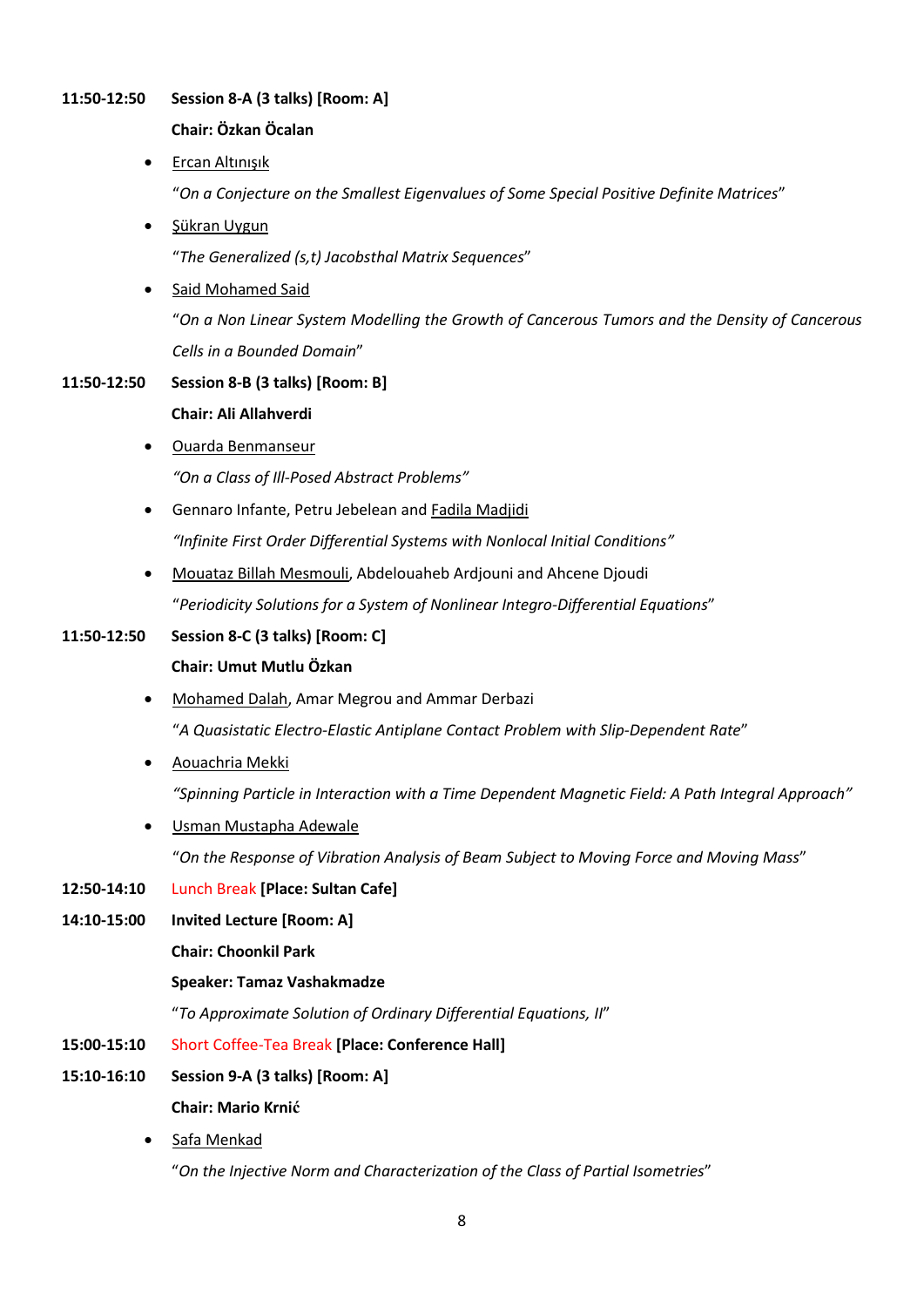- Aisha Ahmed Amer "*Second Hankel Determinant for New Subclass Defined by a Linear Operator*"
- Yelda Aygar and Murat Olgun

"*Principal Vectors of Matrix-valued Difference Operators*"

## **15:10-16:10 Session 9-B (3 talks) [Room: B]**

#### **Chair: Choonkil Park**

- G. Aras-Gazić, V. Čuljak, J. Pečarić and A. Vukelić "*Generalization of Jensen's Inequality and its Converses by Lidstone's Polynomial and Majorization Theorem*"
- Julije Jakšetić, Josip Pečarić and Marjan Praljak "*A Monotonic Refinement of Levinson's Inequality*"
- Josip Pečarić, Mihaela Ribičić Penava and Ana Vukelić "*Bounds for the Chebyshev Functional and Applications to the Weighted Integral Formulae*"

## **15:10-16:10 Session 9-C (3 talks) [Room: C]**

#### **Chair: Tamaz Vashakmadze**

**•** Fernane Khaireddine

"*A Numerical Method for Solving Linear Fredholm by the Rationalized Haar (RH) Functions*"

Ahcene Merad

"*Variational Iteration Method for Solving the Linear and Nonlinear Parabolic and Hyperbolic Equations with Nonlocal Conditions*"

 Naima Aissa and Hocine Tsamda "*Global Existence, Uniqueness and Asymptotic Behavior of a Nonlinear Parabolic System*"

#### **16:10-16:30** Coffee-Tea-Cookies Break **[Place: Conference Hall]**

**16:30-17:30 Session 10-A (3 talks) [Room: A]**

#### **Chair: Murat Olgun**

- Mohammed Maiza and Mohamed Benyettou "*Microarray Data Clustering Unsing Fly Algorithm and the Parisian Approach*"
- **•** Berhail Amel

"*Identification of Unknown Data for Elesto-Thermique System*"

 Ahmed Dallil and Hichem Chettat "*Data Association with Evidence Theory*"

# **16:30-17:30 Session 10-B (2 talks) [Room: B] Chair: Ahcene Merad**

• Jadranka Mićić Hot and Josip Pečarić "*A Sequence of Mappings Connected with Hadamard's, Jensen's, and Levinson's Inequality"*